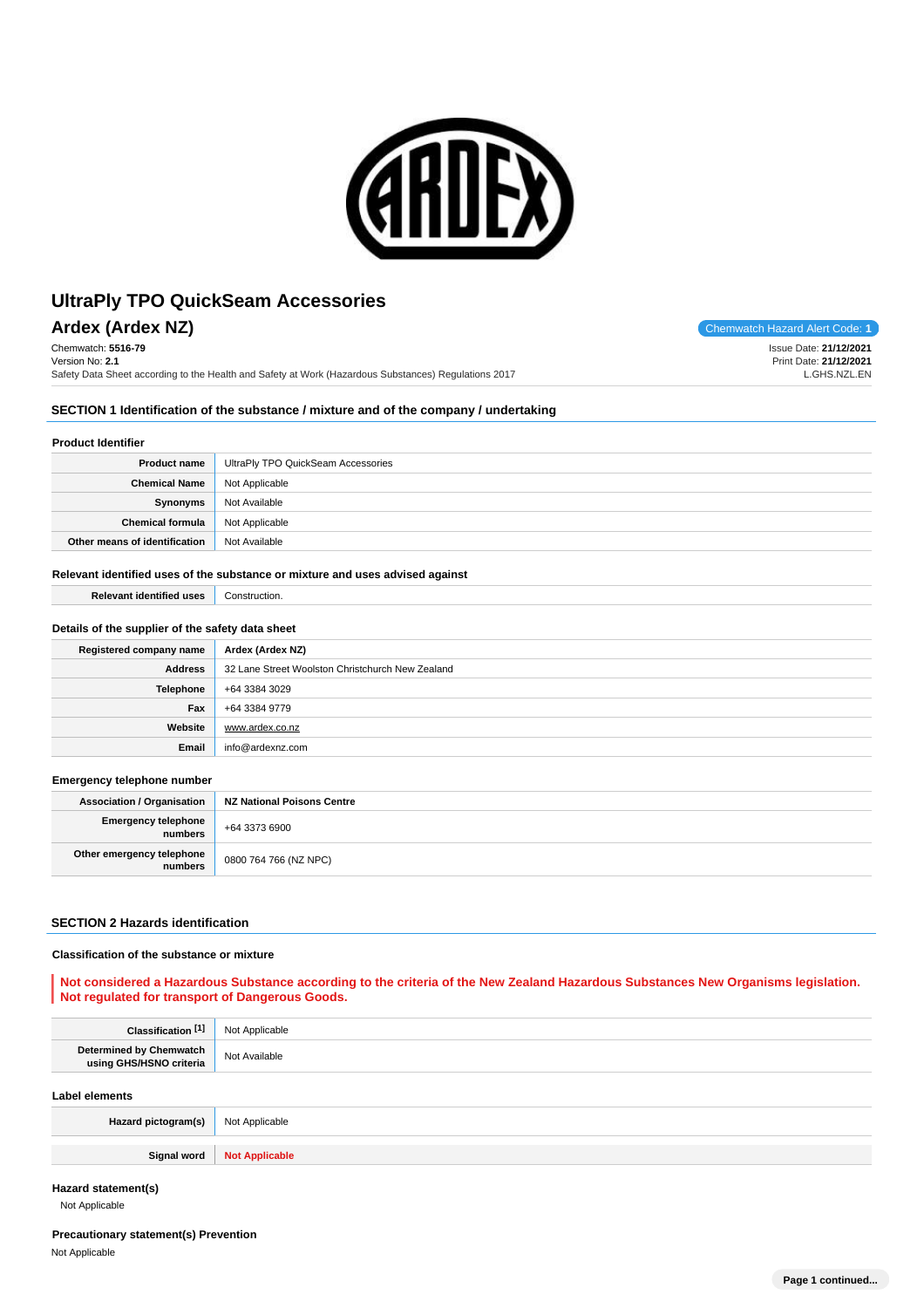#### **Precautionary statement(s) Response**

Not Applicable

**Precautionary statement(s) Storage** Not Applicable

# **Precautionary statement(s) Disposal**

Not Applicable

# **SECTION 3 Composition / information on ingredients**

#### **Substances**

See section below for composition of Mixtures

# **Mixtures**

| <b>CAS No</b> | %[weight]<br>Name                                                                                                                                                                                     |                                            |
|---------------|-------------------------------------------------------------------------------------------------------------------------------------------------------------------------------------------------------|--------------------------------------------|
| Not Available | 100                                                                                                                                                                                                   | Ingredients determined not to be hazardous |
| Leaend:       | 1. Classified by Chemwatch; 2. Classification drawn from CCID EPA NZ; 3. Classification drawn from Regulation (EU) No 1272/2008 - Annex VI;<br>4. Classification drawn from C&L * EU IOELVs available |                                            |

### **SECTION 4 First aid measures**

#### **Description of first aid measures**

| <b>Eye Contact</b>  | If this product comes in contact with eyes:<br>▶ Wash out immediately with water.<br>If irritation continues, seek medical attention.<br>Removal of contact lenses after an eye injury should only be undertaken by skilled personnel. |
|---------------------|----------------------------------------------------------------------------------------------------------------------------------------------------------------------------------------------------------------------------------------|
| <b>Skin Contact</b> | If skin or hair contact occurs:<br>Flush skin and hair with running water (and soap if available).<br>▶ Seek medical attention in event of irritation.                                                                                 |
| Inhalation          | If fumes, aerosols or combustion products are inhaled remove from contaminated area.<br>Other measures are usually unnecessary.                                                                                                        |
| Ingestion           | Immediately give a glass of water.<br>First aid is not generally required. If in doubt, contact a Poisons Information Centre or a doctor.                                                                                              |

### **Indication of any immediate medical attention and special treatment needed**

Treat symptomatically.

# **SECTION 5 Firefighting measures**

### **Extinguishing media**

There is no restriction on the type of extinguisher which may be used.

Use extinguishing media suitable for surrounding area.

### **Special hazards arising from the substrate or mixture**

Fire Incompatibility **A**void contamination with oxidising agents i.e. nitrates, oxidising acids, chlorine bleaches, pool chlorine etc. as ignition may result

### **Advice for firefighters**

| <b>Fire Fighting</b>         | Alert Fire Brigade and tell them location and nature of hazard.<br>• Wear breathing apparatus plus protective gloves in the event of a fire.<br>Prevent, by any means available, spillage from entering drains or water courses.<br>• Use fire fighting procedures suitable for surrounding area.<br>DO NOT approach containers suspected to be hot.<br>• Cool fire exposed containers with water spray from a protected location.<br>If safe to do so, remove containers from path of fire.<br>Equipment should be thoroughly decontaminated after use.                                                                                                                                                                                                                                                                                                                                                                                                                                                                                                                                                                                                                                                                                                                                                                                                                                                                                                                                                                                                                                                                                                                                                                                                                                                                                                                                          |
|------------------------------|---------------------------------------------------------------------------------------------------------------------------------------------------------------------------------------------------------------------------------------------------------------------------------------------------------------------------------------------------------------------------------------------------------------------------------------------------------------------------------------------------------------------------------------------------------------------------------------------------------------------------------------------------------------------------------------------------------------------------------------------------------------------------------------------------------------------------------------------------------------------------------------------------------------------------------------------------------------------------------------------------------------------------------------------------------------------------------------------------------------------------------------------------------------------------------------------------------------------------------------------------------------------------------------------------------------------------------------------------------------------------------------------------------------------------------------------------------------------------------------------------------------------------------------------------------------------------------------------------------------------------------------------------------------------------------------------------------------------------------------------------------------------------------------------------------------------------------------------------------------------------------------------------|
| <b>Fire/Explosion Hazard</b> | Solid which exhibits difficult combustion or is difficult to ignite.<br>Avoid generating dust, particularly clouds of dust in a confined or unventilated space as dusts may form an explosive mixture with air, and<br>any source of ignition, i.e. flame or spark, will cause fire or explosion.<br>> Dust clouds generated by the fine grinding of the solid are a particular hazard; accumulations of fine dust (420 micron or less) may burn<br>rapidly and fiercely if ignited; once initiated larger particles up to 1400 microns diameter will contribute to the propagation of an explosion.<br>A dust explosion may release large quantities of gaseous products; this in turn creates a subsequent pressure rise of explosive force capable<br>of damaging plant and buildings and injuring people.<br>▶ Usually the initial or primary explosion takes place in a confined space such as plant or machinery, and can be of sufficient force to damage<br>or rupture the plant. If the shock wave from the primary explosion enters the surrounding area, it will disturb any settled dust layers, forming a<br>second dust cloud, and often initiate a much larger secondary explosion. All large scale explosions have resulted from chain reactions of this<br>type.<br>▶ Dry dust can also be charged electrostatically by turbulence, pneumatic transport, pouring, in exhaust ducts and during transport.<br>• Build-up of electrostatic charge may be prevented by bonding and grounding.<br>▶ Powder handling equipment such as dust collectors, dryers and mills may require additional protection measures such as explosion venting.<br>All movable parts coming in contact with this material should have a speed of less than 1-metre/sec.<br>Combustion products include:<br>carbon monoxide (CO)<br>carbon dioxide (CO2)<br>nitrogen oxides (NOx)<br>sulfur oxides (SOx) |
|                              | Continued                                                                                                                                                                                                                                                                                                                                                                                                                                                                                                                                                                                                                                                                                                                                                                                                                                                                                                                                                                                                                                                                                                                                                                                                                                                                                                                                                                                                                                                                                                                                                                                                                                                                                                                                                                                                                                                                                         |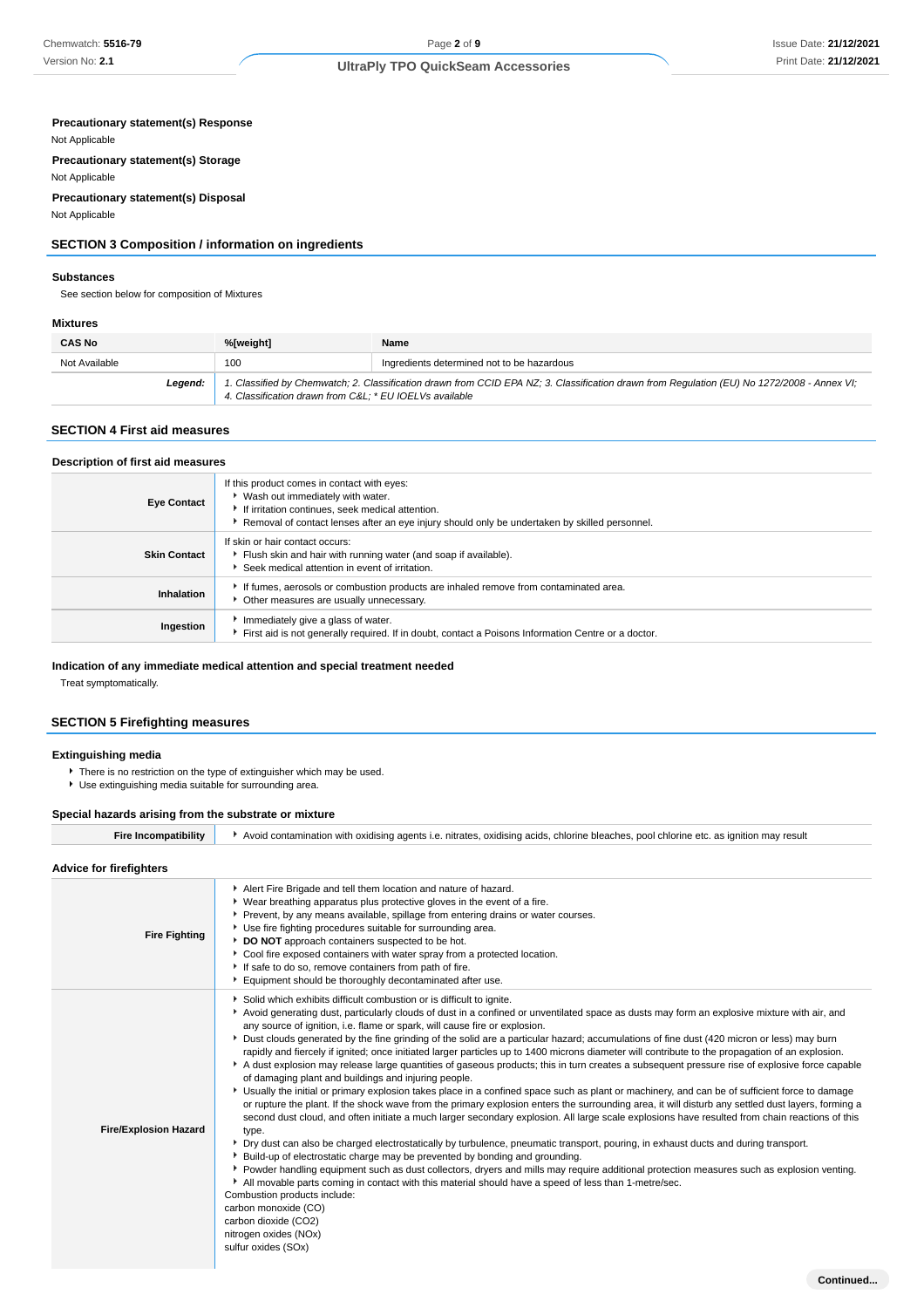other pyrolysis products typical of burning organic material.

#### **SECTION 6 Accidental release measures**

**Personal precautions, protective equipment and emergency procedures**

See section 8

### **Environmental precautions**

See section 12

#### **Methods and material for containment and cleaning up**

| <b>Minor Spills</b> | • Clean up all spills immediately.<br>Avoid contact with skin and eyes.<br>▶ Wear impervious gloves and safety glasses.<br>▶ Use dry clean up procedures and avoid generating dust.<br>▶ Vacuum up (consider explosion-proof machines designed to be grounded during storage and use).<br>▶ Do NOT use air hoses for cleaning<br>Place spilled material in clean, dry, sealable, labelled container.                                                                                                                                 |
|---------------------|--------------------------------------------------------------------------------------------------------------------------------------------------------------------------------------------------------------------------------------------------------------------------------------------------------------------------------------------------------------------------------------------------------------------------------------------------------------------------------------------------------------------------------------|
| <b>Major Spills</b> | • Clear area of personnel and move upwind.<br>Alert Fire Brigade and tell them location and nature of hazard.<br>• Control personal contact with the substance, by using protective equipment and dust respirator.<br>▶ Prevent spillage from entering drains, sewers or water courses.<br>Avoid generating dust.<br>Sweep, shovel up. Recover product wherever possible.<br>▶ Put residues in labelled plastic bags or other containers for disposal.<br>If contamination of drains or waterways occurs, advise emergency services. |

Personal Protective Equipment advice is contained in Section 8 of the SDS.

### **SECTION 7 Handling and storage**

#### **Precautions for safe handling Safe handling Limit all unnecessary personal contact.** Wear protective clothing when risk of exposure occurs. Use in a well-ventilated area. Avoid contact with incompatible materials. When handling, **DO NOT** eat, drink or smoke. Keep containers securely sealed when not in use. Avoid physical damage to containers. Always wash hands with soap and water after handling. Work clothes should be laundered separately. Use good occupational work practice. Observe manufacturer's storage and handling recommendations contained within this SDS. Atmosphere should be regularly checked against established exposure standards to ensure safe working conditions are maintained. Organic powders when finely divided over a range of concentrations regardless of particulate size or shape and suspended in air or some other oxidizing medium may form explosive dust-air mixtures and result in a fire or dust explosion (including secondary explosions) Minimise airborne dust and eliminate all ignition sources. Keep away from heat, hot surfaces, sparks, and flame. Establish good housekeeping practices. Remove dust accumulations on a regular basis by vacuuming or gentle sweeping to avoid creating dust clouds. Use continuous suction at points of dust generation to capture and minimise the accumulation of dusts. Particular attention should be given to overhead and hidden horizontal surfaces to minimise the probability of a "secondary" explosion. According to NFPA Standard 654, dust layers 1/32 in.(0.8 mm) thick can be sufficient to warrant immediate cleaning of the area. Do not use air hoses for cleaning. Minimise dry sweeping to avoid generation of dust clouds. Vacuum dust-accumulating surfaces and remove to a chemical disposal area. Vacuums with explosion-proof motors should be used. Control sources of static electricity. Dusts or their packages may accumulate static charges, and static discharge can be a source of ignition. Solids handling systems must be designed in accordance with applicable standards (e.g. NFPA including 654 and 77) and other national guidance. Do not empty directly into flammable solvents or in the presence of flammable vapors. The operator, the packaging container and all equipment must be grounded with electrical bonding and grounding systems. Plastic bags and plastics cannot be grounded, and antistatic bags do not completely protect against development of static charges. Empty containers may contain residual dust which has the potential to accumulate following settling. Such dusts may explode in the presence of an appropriate ignition source. **Do NOT cut, drill, grind or weld such containers.**  $\blacksquare$  In addition ensure such activity is not performed near full, partially empty or empty containers without appropriate workplace safety authorisation or permit. **Other information** Store in original containers.  $\overline{\phantom{a}}$  Keep containers securely sealed. Store in a cool, dry area protected from environmental extremes. Store away from incompatible materials and foodstuff containers. Protect containers against physical damage and check regularly for leaks. Observe manufacturer's storage and handling recommendations contained within this SDS. For major quantities: Consider storage in bunded areas - ensure storage areas are isolated from sources of community water (including stormwater, ground water, lakes and streams} Fisure that accidental discharge to air or water is the subject of a contingency disaster management plan; this may require consultation with local authorities.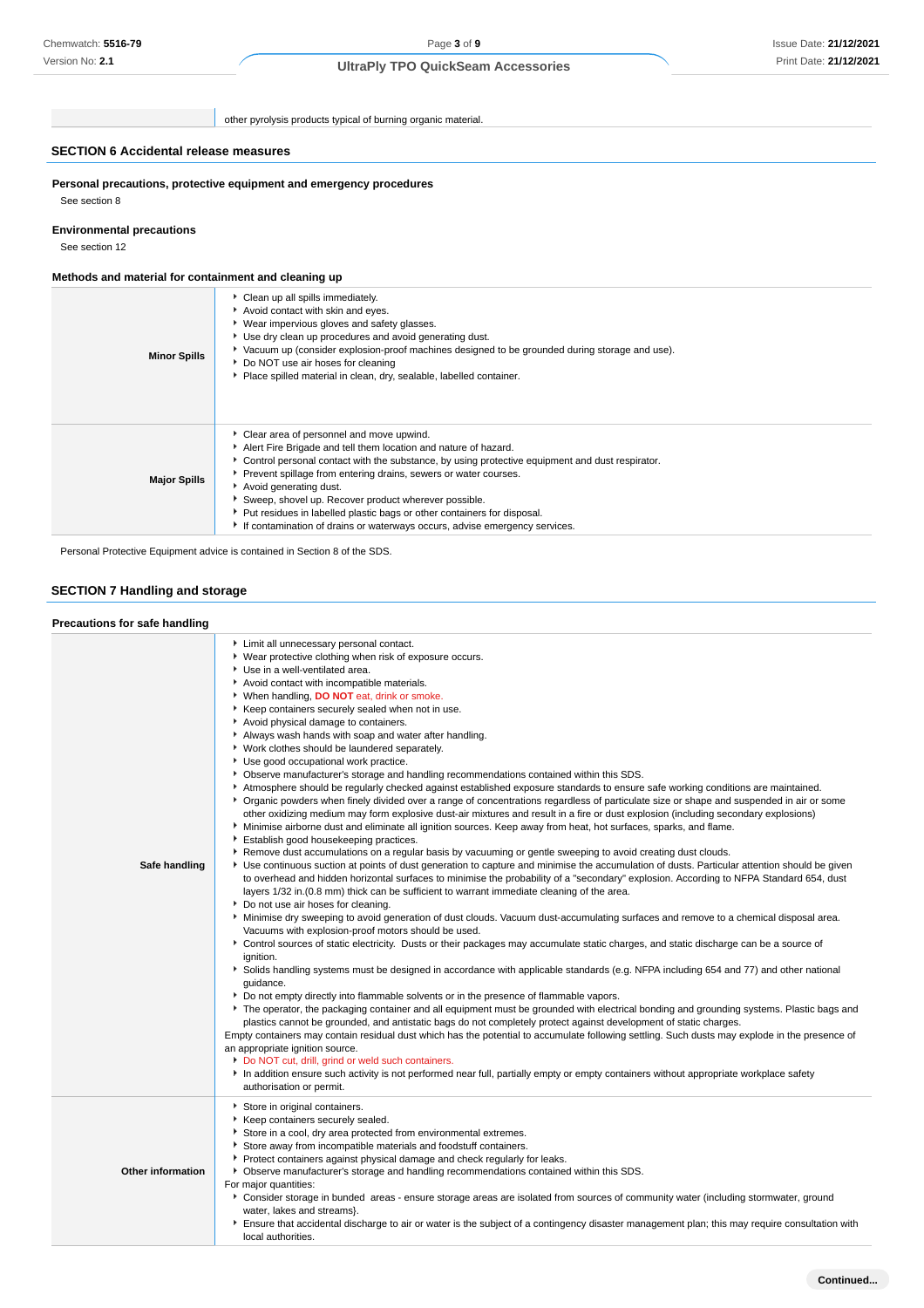### **Conditions for safe storage, including any incompatibilities**

| Suitable container      | Lined metal can, lined metal pail/ can.<br>Plastic pail.<br>Polyliner drum.<br>▶ Packing as recommended by manufacturer.<br>▶ Check all containers are clearly labelled and free from leaks. |
|-------------------------|----------------------------------------------------------------------------------------------------------------------------------------------------------------------------------------------|
| Storage incompatibility | Avoid reaction with oxidising agents                                                                                                                                                         |

# **SECTION 8 Exposure controls / personal protection**

#### **Control parameters**

#### T **Occupational Exposure Limits (OEL)**

**INGREDIENT DATA** I

Not Available

### **Emergency Limits**

| Ingredient                            | TEEL-1               | TEEL-2        |                     | TEEL-3        |
|---------------------------------------|----------------------|---------------|---------------------|---------------|
| UltraPly TPO QuickSeam<br>Accessories | Not Available        | Not Available |                     | Not Available |
|                                       |                      |               |                     |               |
| Ingredient                            | <b>Original IDLH</b> |               | <b>Revised IDLH</b> |               |
| UltraPly TPO QuickSeam<br>Accessories | Not Available        |               | Not Available       |               |

### **MATERIAL DATA**

**Exposure controls**

|                            | Engineering controls are used to remove a hazard or place a barrier between the worker and the hazard. Well-designed engineering controls can<br>be highly effective in protecting workers and will typically be independent of worker interactions to provide this high level of protection.<br>The basic types of engineering controls are:<br>Process controls which involve changing the way a job activity or process is done to reduce the risk.<br>Enclosure and/or isolation of emission source which keeps a selected hazard "physically" away from the worker and ventilation that strategically<br>"adds" and "removes" air in the work environment. Ventilation can remove or dilute an air contaminant if designed properly. The design of a<br>ventilation system must match the particular process and chemical or contaminant in use.<br>Employers may need to use multiple types of controls to prevent employee overexposure.<br>Local exhaust ventilation is required where solids are handled as powders or crystals; even when particulates are relatively large, a certain<br>proportion will be powdered by mutual friction.<br>• If in spite of local exhaust an adverse concentration of the substance in air could occur, respiratory protection should be considered.<br>Such protection might consist of:<br>(a): particle dust respirators, if necessary, combined with an absorption cartridge;<br>(b): filter respirators with absorption cartridge or canister of the right type;<br>(c): fresh-air hoods or masks.<br>Air contaminants generated in the workplace possess varying "escape" velocities which, in turn, determine the "capture velocities" of fresh<br>circulating air required to effectively remove the contaminant. |                                  |                                  |  |  |
|----------------------------|-----------------------------------------------------------------------------------------------------------------------------------------------------------------------------------------------------------------------------------------------------------------------------------------------------------------------------------------------------------------------------------------------------------------------------------------------------------------------------------------------------------------------------------------------------------------------------------------------------------------------------------------------------------------------------------------------------------------------------------------------------------------------------------------------------------------------------------------------------------------------------------------------------------------------------------------------------------------------------------------------------------------------------------------------------------------------------------------------------------------------------------------------------------------------------------------------------------------------------------------------------------------------------------------------------------------------------------------------------------------------------------------------------------------------------------------------------------------------------------------------------------------------------------------------------------------------------------------------------------------------------------------------------------------------------------------------------------------------------------------------------------------------|----------------------------------|----------------------------------|--|--|
| Appropriate engineering    | Type of Contaminant:                                                                                                                                                                                                                                                                                                                                                                                                                                                                                                                                                                                                                                                                                                                                                                                                                                                                                                                                                                                                                                                                                                                                                                                                                                                                                                                                                                                                                                                                                                                                                                                                                                                                                                                                                  |                                  | Air Speed:                       |  |  |
| controls                   | direct spray, spray painting in shallow booths, drum filling, conveyer loading, crusher dusts, gas discharge (active<br>generation into zone of rapid air motion)                                                                                                                                                                                                                                                                                                                                                                                                                                                                                                                                                                                                                                                                                                                                                                                                                                                                                                                                                                                                                                                                                                                                                                                                                                                                                                                                                                                                                                                                                                                                                                                                     |                                  | 1-2.5 m/s (200-500<br>$f/min.$ ) |  |  |
|                            | grinding, abrasive blasting, tumbling, high speed wheel generated dusts (released at high initial velocity into zone<br>of very high rapid air motion).                                                                                                                                                                                                                                                                                                                                                                                                                                                                                                                                                                                                                                                                                                                                                                                                                                                                                                                                                                                                                                                                                                                                                                                                                                                                                                                                                                                                                                                                                                                                                                                                               |                                  | 2.5-10 m/s (500-2000<br>f/min.)  |  |  |
|                            | Within each range the appropriate value depends on:                                                                                                                                                                                                                                                                                                                                                                                                                                                                                                                                                                                                                                                                                                                                                                                                                                                                                                                                                                                                                                                                                                                                                                                                                                                                                                                                                                                                                                                                                                                                                                                                                                                                                                                   |                                  |                                  |  |  |
|                            | Upper end of the range<br>Lower end of the range                                                                                                                                                                                                                                                                                                                                                                                                                                                                                                                                                                                                                                                                                                                                                                                                                                                                                                                                                                                                                                                                                                                                                                                                                                                                                                                                                                                                                                                                                                                                                                                                                                                                                                                      |                                  |                                  |  |  |
|                            | 1: Room air currents minimal or favourable to capture                                                                                                                                                                                                                                                                                                                                                                                                                                                                                                                                                                                                                                                                                                                                                                                                                                                                                                                                                                                                                                                                                                                                                                                                                                                                                                                                                                                                                                                                                                                                                                                                                                                                                                                 | 1: Disturbing room air currents  |                                  |  |  |
|                            | 2: Contaminants of low toxicity or of nuisance value only.                                                                                                                                                                                                                                                                                                                                                                                                                                                                                                                                                                                                                                                                                                                                                                                                                                                                                                                                                                                                                                                                                                                                                                                                                                                                                                                                                                                                                                                                                                                                                                                                                                                                                                            | 2: Contaminants of high toxicity |                                  |  |  |
|                            | 3: Intermittent, low production.                                                                                                                                                                                                                                                                                                                                                                                                                                                                                                                                                                                                                                                                                                                                                                                                                                                                                                                                                                                                                                                                                                                                                                                                                                                                                                                                                                                                                                                                                                                                                                                                                                                                                                                                      | 3: High production, heavy use    |                                  |  |  |
|                            | 4: Large hood or large air mass in motion                                                                                                                                                                                                                                                                                                                                                                                                                                                                                                                                                                                                                                                                                                                                                                                                                                                                                                                                                                                                                                                                                                                                                                                                                                                                                                                                                                                                                                                                                                                                                                                                                                                                                                                             | 4: Small hood-local control only |                                  |  |  |
|                            | Simple theory shows that air velocity falls rapidly with distance away from the opening of a simple extraction pipe. Velocity generally decreases<br>with the square of distance from the extraction point (in simple cases). Therefore the air speed at the extraction point should be adjusted,<br>accordingly, after reference to distance from the contaminating source. The air velocity at the extraction fan, for example, should be a minimum of<br>4-10 m/s (800-2000 f/min) for extraction of crusher dusts generated 2 metres distant from the extraction point. Other mechanical considerations,<br>producing performance deficits within the extraction apparatus, make it essential that theoretical air velocities are multiplied by factors of 10 or<br>more when extraction systems are installed or used.                                                                                                                                                                                                                                                                                                                                                                                                                                                                                                                                                                                                                                                                                                                                                                                                                                                                                                                                           |                                  |                                  |  |  |
| <b>Personal protection</b> |                                                                                                                                                                                                                                                                                                                                                                                                                                                                                                                                                                                                                                                                                                                                                                                                                                                                                                                                                                                                                                                                                                                                                                                                                                                                                                                                                                                                                                                                                                                                                                                                                                                                                                                                                                       |                                  |                                  |  |  |
|                            | Safety glasses with side shields<br>Chemical goggles.<br>Contact lenses may pose a special hazard; soft contact lenses may absorb and concentrate irritants. A written policy document, describing<br>the wearing of lenses or restrictions on use, should be created for each workplace or task. This should include a review of lens absorption                                                                                                                                                                                                                                                                                                                                                                                                                                                                                                                                                                                                                                                                                                                                                                                                                                                                                                                                                                                                                                                                                                                                                                                                                                                                                                                                                                                                                     |                                  |                                  |  |  |

the wearing of lenses or restrictions on use, should be created for each workplace or task. This should include a review of lens absorption and adsorption for the class of chemicals in use and an account of injury experience. Medical and first-aid personnel should be trained in their removal and suitable equipment should be readily available. In the event of chemical exposure, begin eye irrigation immediately and remove contact lens as soon as practicable. Lens should be removed at the first signs of eye redness or irritation - lens should be removed in a clean environment only after workers have washed hands thoroughly. [CDC NIOSH Current Intelligence Bulletin 59], [AS/NZS 1336 or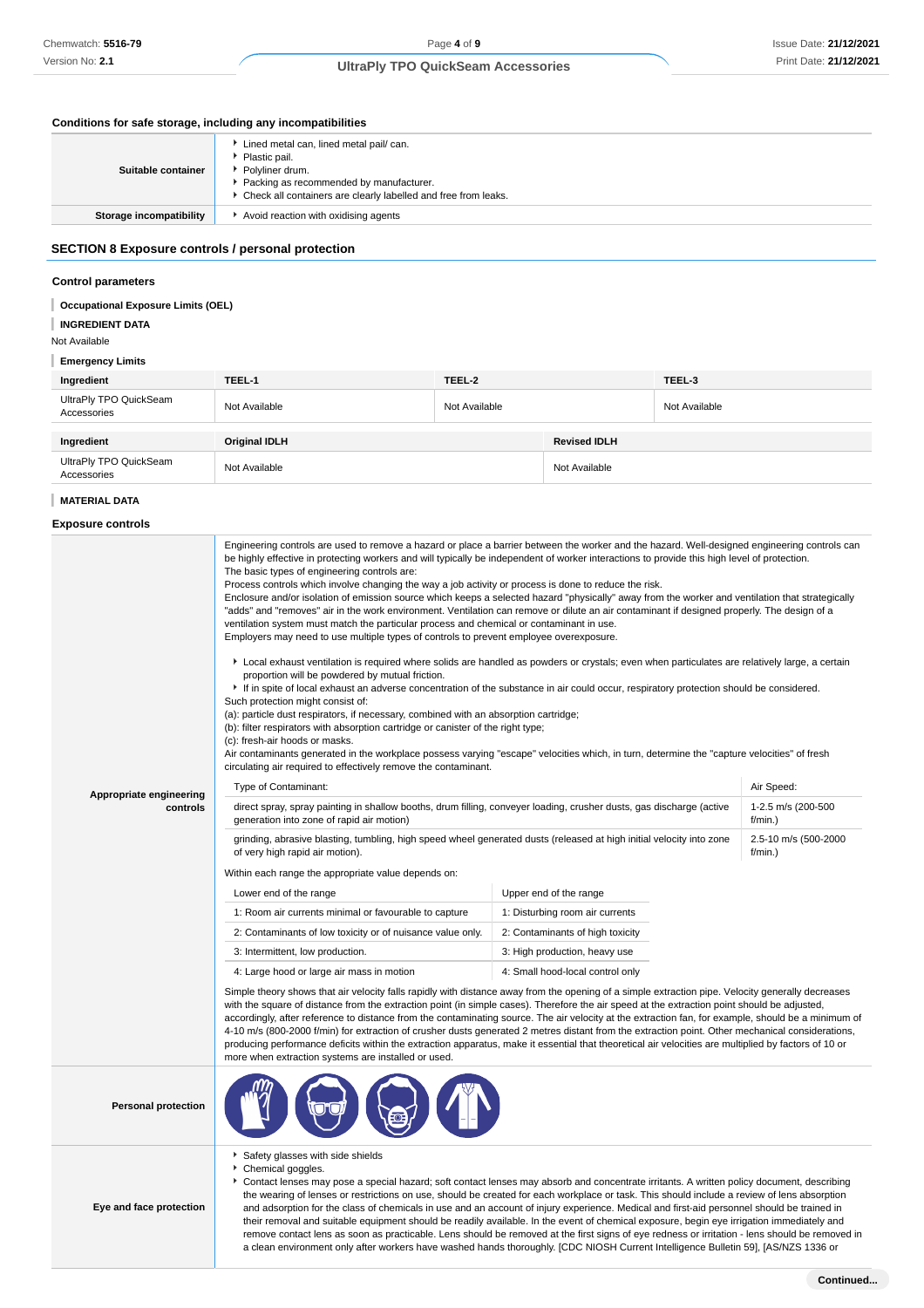|                        | national equivalent]                                                                                                                                                                                                                                                                                                                                                                                                                                                                                                                                                                                                                                                                                                                                                                                                                                                                                                                                                                                                                                                                                                                                                                                                                                                                                                                                                                                                                                                                                                                                                                                                                                                                                                                                                                                                                                                                                                                                                                                                                                                                                                                                                                                                                                                                                                                                                                                                                                                                                                                                                                                                                                                                                                                                                                                                                                                                                                                                                                                                                                                                                                                                                                                                                                                                                                                                                                                                                                                                                                                                                                                                                                                                                                                                                                                                                                                                                                     |  |  |
|------------------------|--------------------------------------------------------------------------------------------------------------------------------------------------------------------------------------------------------------------------------------------------------------------------------------------------------------------------------------------------------------------------------------------------------------------------------------------------------------------------------------------------------------------------------------------------------------------------------------------------------------------------------------------------------------------------------------------------------------------------------------------------------------------------------------------------------------------------------------------------------------------------------------------------------------------------------------------------------------------------------------------------------------------------------------------------------------------------------------------------------------------------------------------------------------------------------------------------------------------------------------------------------------------------------------------------------------------------------------------------------------------------------------------------------------------------------------------------------------------------------------------------------------------------------------------------------------------------------------------------------------------------------------------------------------------------------------------------------------------------------------------------------------------------------------------------------------------------------------------------------------------------------------------------------------------------------------------------------------------------------------------------------------------------------------------------------------------------------------------------------------------------------------------------------------------------------------------------------------------------------------------------------------------------------------------------------------------------------------------------------------------------------------------------------------------------------------------------------------------------------------------------------------------------------------------------------------------------------------------------------------------------------------------------------------------------------------------------------------------------------------------------------------------------------------------------------------------------------------------------------------------------------------------------------------------------------------------------------------------------------------------------------------------------------------------------------------------------------------------------------------------------------------------------------------------------------------------------------------------------------------------------------------------------------------------------------------------------------------------------------------------------------------------------------------------------------------------------------------------------------------------------------------------------------------------------------------------------------------------------------------------------------------------------------------------------------------------------------------------------------------------------------------------------------------------------------------------------------------------------------------------------------------------------------------------------|--|--|
| <b>Skin protection</b> | See Hand protection below                                                                                                                                                                                                                                                                                                                                                                                                                                                                                                                                                                                                                                                                                                                                                                                                                                                                                                                                                                                                                                                                                                                                                                                                                                                                                                                                                                                                                                                                                                                                                                                                                                                                                                                                                                                                                                                                                                                                                                                                                                                                                                                                                                                                                                                                                                                                                                                                                                                                                                                                                                                                                                                                                                                                                                                                                                                                                                                                                                                                                                                                                                                                                                                                                                                                                                                                                                                                                                                                                                                                                                                                                                                                                                                                                                                                                                                                                                |  |  |
| Hands/feet protection  | The selection of suitable gloves does not only depend on the material, but also on further marks of quality which vary from manufacturer to<br>manufacturer. Where the chemical is a preparation of several substances, the resistance of the glove material can not be calculated in advance<br>and has therefore to be checked prior to the application.<br>The exact break through time for substances has to be obtained from the manufacturer of the protective gloves and has to be observed when<br>making a final choice.<br>Personal hygiene is a key element of effective hand care. Gloves must only be worn on clean hands. After using gloves, hands should be<br>washed and dried thoroughly. Application of a non-perfumed moisturiser is recommended.<br>Suitability and durability of glove type is dependent on usage. Important factors in the selection of gloves include:<br>frequency and duration of contact,<br>chemical resistance of glove material,<br>$\cdot$<br>glove thickness and<br>dexterity<br>Select gloves tested to a relevant standard (e.g. Europe EN 374, US F739, AS/NZS 2161.1 or national equivalent).<br>When prolonged or frequently repeated contact may occur, a glove with a protection class of 5 or higher (breakthrough time greater than<br>240 minutes according to EN 374, AS/NZS 2161.10.1 or national equivalent) is recommended.<br>When only brief contact is expected, a glove with a protection class of 3 or higher (breakthrough time greater than 60 minutes according to<br>EN 374, AS/NZS 2161.10.1 or national equivalent) is recommended.<br>Some glove polymer types are less affected by movement and this should be taken into account when considering gloves for long-term<br>use.<br>Contaminated gloves should be replaced.<br>As defined in ASTM F-739-96 in any application, gloves are rated as:<br>Excellent when breakthrough time > 480 min<br>Good when breakthrough time > 20 min<br>Fair when breakthrough time < 20 min<br>Poor when glove material degrades<br>For general applications, gloves with a thickness typically greater than 0.35 mm, are recommended.<br>It should be emphasised that glove thickness is not necessarily a good predictor of glove resistance to a specific chemical, as the permeation<br>efficiency of the glove will be dependent on the exact composition of the glove material. Therefore, glove selection should also be based on<br>consideration of the task requirements and knowledge of breakthrough times.<br>Glove thickness may also vary depending on the glove manufacturer, the glove type and the glove model. Therefore, the manufacturers'<br>technical data should always be taken into account to ensure selection of the most appropriate glove for the task.<br>Note: Depending on the activity being conducted, gloves of varying thickness may be required for specific tasks. For example:<br>Thinner gloves (down to 0.1 mm or less) may be required where a high degree of manual dexterity is needed. However, these gloves are<br>only likely to give short duration protection and would normally be just for single use applications, then disposed of.<br>Thicker gloves (up to 3 mm or more) may be required where there is a mechanical (as well as a chemical) risk i.e. where there is abrasion<br>or puncture potential<br>Gloves must only be worn on clean hands. After using gloves, hands should be washed and dried thoroughly. Application of a non-perfumed<br>moisturiser is recommended.<br>Experience indicates that the following polymers are suitable as glove materials for protection against undissolved, dry solids, where abrasive<br>particles are not present.<br>polychloroprene.<br>h nitrile rubber.<br>butyl rubber.<br>▶ fluorocaoutchouc.<br>polyvinyl chloride.<br>Gloves should be examined for wear and/ or degradation constantly. |  |  |
| <b>Body protection</b> | See Other protection below                                                                                                                                                                                                                                                                                                                                                                                                                                                                                                                                                                                                                                                                                                                                                                                                                                                                                                                                                                                                                                                                                                                                                                                                                                                                                                                                                                                                                                                                                                                                                                                                                                                                                                                                                                                                                                                                                                                                                                                                                                                                                                                                                                                                                                                                                                                                                                                                                                                                                                                                                                                                                                                                                                                                                                                                                                                                                                                                                                                                                                                                                                                                                                                                                                                                                                                                                                                                                                                                                                                                                                                                                                                                                                                                                                                                                                                                                               |  |  |
| Other protection       | No special equipment needed when handling small quantities.<br><b>OTHERWISE:</b><br>• Overalls.<br>Barrier cream.<br>Eyewash unit.                                                                                                                                                                                                                                                                                                                                                                                                                                                                                                                                                                                                                                                                                                                                                                                                                                                                                                                                                                                                                                                                                                                                                                                                                                                                                                                                                                                                                                                                                                                                                                                                                                                                                                                                                                                                                                                                                                                                                                                                                                                                                                                                                                                                                                                                                                                                                                                                                                                                                                                                                                                                                                                                                                                                                                                                                                                                                                                                                                                                                                                                                                                                                                                                                                                                                                                                                                                                                                                                                                                                                                                                                                                                                                                                                                                       |  |  |

#### **Respiratory protection**

Particulate. (AS/NZS 1716 & 1715, EN 143:2000 & 149:001, ANSI Z88 or national equivalent)

| <b>Required Minimum Protection Factor</b> | <b>Half-Face Respirator</b> | <b>Full-Face Respirator</b> | <b>Powered Air Respirator</b> |
|-------------------------------------------|-----------------------------|-----------------------------|-------------------------------|
| up to $10 \times ES$                      | P <sub>1</sub><br>Air-line* |                             | PAPR-P1                       |
| up to $50 \times ES$                      | Air-line**                  | P <sub>2</sub>              | PAPR-P2                       |
| up to $100 \times ES$                     | .                           | P <sub>3</sub>              |                               |
|                                           |                             | Air-line*                   |                               |
| $100 + x ES$                              | $\overline{\phantom{a}}$    | Air-line**                  | PAPR-P3                       |

\* - Negative pressure demand \*\* - Continuous flow

A(All classes) = Organic vapours, B AUS or B1 = Acid gasses, B2 = Acid gas or hydrogen cyanide(HCN), B3 = Acid gas or hydrogen cyanide(HCN), E = Sulfur dioxide(SO2), G = Agricultural chemicals, K = Ammonia(NH3), Hg = Mercury, NO = Oxides of nitrogen, MB = Methyl bromide, AX = Low boiling point organic compounds(below 65 degC)

Respirators may be necessary when engineering and administrative controls do not adequately prevent exposures.

· The decision to use respiratory protection should be based on professional judgment that takes into account toxicity information, exposure measurement data, and frequency and likelihood of the worker's exposure - ensure users are not subject to high thermal loads which may result in heat stress or distress due to personal protective equipment (powered, positive flow, full face apparatus may be an option).

Published occupational exposure limits, where they exist, will assist in determining the adequacy of the selected respiratory protection. These may be government mandated or vendor recommended.

· Certified respirators will be useful for protecting workers from inhalation of particulates when properly selected and fit tested as part of a complete respiratory protection program.

· Where protection from nuisance levels of dusts are desired, use type N95 (US) or type P1 (EN143) dust masks. Use respirators and components tested and approved under appropriate government standards such as NIOSH (US) or CEN (EU)

· Use approved positive flow mask if significant quantities of dust becomes airborne.

· Try to avoid creating dust conditions.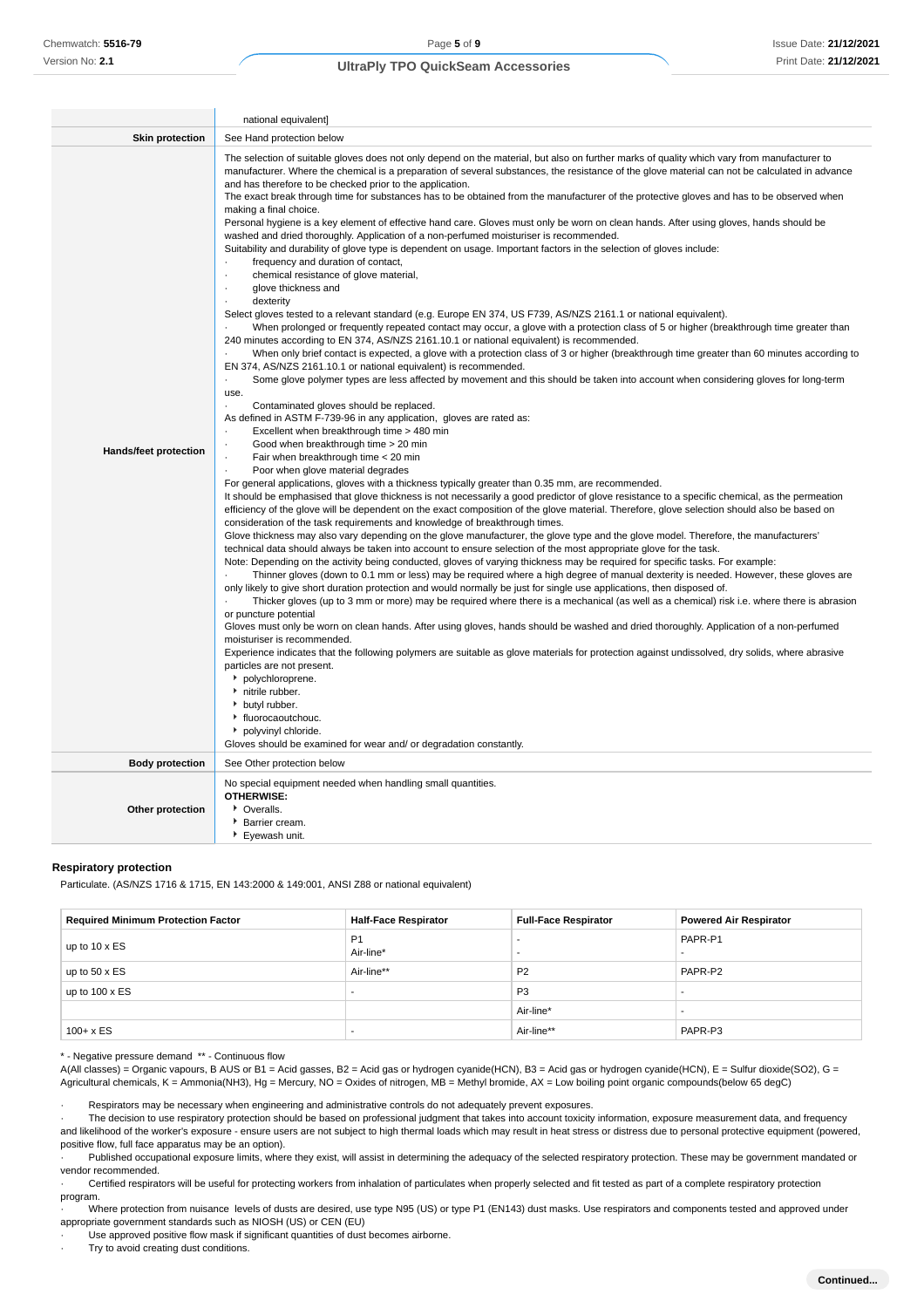# **SECTION 9 Physical and chemical properties**

| Appearance                                      | White solid with slight rubber odour; insoluble in water. |                                            |                |
|-------------------------------------------------|-----------------------------------------------------------|--------------------------------------------|----------------|
|                                                 |                                                           |                                            |                |
| <b>Physical state</b>                           | Solid                                                     | Relative density (Water = $1$ )            | >1             |
| Odour                                           | Not Available                                             | Partition coefficient n-octanol<br>/ water | Not Available  |
| <b>Odour threshold</b>                          | Not Available                                             | Auto-ignition temperature (°C)             | Not Applicable |
| pH (as supplied)                                | Not Applicable                                            | <b>Decomposition temperature</b>           | Not Available  |
| Melting point / freezing point<br>$(^{\circ}C)$ | Not Available                                             | Viscosity (cSt)                            | Not Applicable |
| Initial boiling point and boiling<br>range (°C) | Not Applicable                                            | Molecular weight (g/mol)                   | Not Applicable |
| Flash point (°C)                                | Not Applicable                                            | <b>Taste</b>                               | Not Available  |
| <b>Evaporation rate</b>                         | Not Available                                             | <b>Explosive properties</b>                | Not Available  |
| <b>Flammability</b>                             | Not Applicable                                            | <b>Oxidising properties</b>                | Not Available  |
| Upper Explosive Limit (%)                       | Not Applicable                                            | Surface Tension (dyn/cm or<br>mN/m         | Not Applicable |
| Lower Explosive Limit (%)                       | Not Applicable                                            | <b>Volatile Component (%vol)</b>           | Not Available  |
| Vapour pressure (kPa)                           | Not Applicable                                            | Gas group                                  | Not Available  |
| Solubility in water                             | Immiscible                                                | pH as a solution (%)                       | Not Applicable |
| Vapour density $(Air = 1)$                      | Not Available                                             | VOC g/L                                    | Not Available  |

# **SECTION 10 Stability and reactivity**

| Reactivity                                 | See section 7                                                                                                                        |
|--------------------------------------------|--------------------------------------------------------------------------------------------------------------------------------------|
| <b>Chemical stability</b>                  | • Unstable in the presence of incompatible materials.<br>▶ Product is considered stable.<br>Hazardous polymerisation will not occur. |
| Possibility of hazardous<br>reactions      | See section 7                                                                                                                        |
| <b>Conditions to avoid</b>                 | See section 7                                                                                                                        |
| Incompatible materials                     | See section 7                                                                                                                        |
| <b>Hazardous decomposition</b><br>products | See section 5                                                                                                                        |

# **SECTION 11 Toxicological information**

# **Information on toxicological effects**

| Inhaled                       | The material is not thought to produce adverse health effects or irritation of the respiratory tract (as classified by EC Directives using animal<br>models). Nevertheless, good hygiene practice requires that exposure be kept to a minimum and that suitable control measures be used in an<br>occupational setting.                                                                                                                                                                                                                                                                                                                                                                                                       |                   |  |
|-------------------------------|-------------------------------------------------------------------------------------------------------------------------------------------------------------------------------------------------------------------------------------------------------------------------------------------------------------------------------------------------------------------------------------------------------------------------------------------------------------------------------------------------------------------------------------------------------------------------------------------------------------------------------------------------------------------------------------------------------------------------------|-------------------|--|
| Ingestion                     | The material has NOT been classified by EC Directives or other classification systems as "harmful by ingestion". This is because of the lack of<br>corroborating animal or human evidence. The material may still be damaging to the health of the individual, following ingestion, especially where<br>pre-existing organ (e.g liver, kidney) damage is evident. Present definitions of harmful or toxic substances are generally based on doses<br>producing mortality rather than those producing morbidity (disease, ill-health). Gastrointestinal tract discomfort may produce nausea and<br>vomiting. In an occupational setting however, ingestion of insignificant quantities is not thought to be cause for concern. |                   |  |
| <b>Skin Contact</b>           | The material is not thought to produce adverse health effects or skin irritation following contact (as classified by EC Directives using animal<br>models). Nevertheless, good hygiene practice requires that exposure be kept to a minimum and that suitable gloves be used in an occupational<br>setting.                                                                                                                                                                                                                                                                                                                                                                                                                   |                   |  |
| Eye                           | Although the material is not thought to be an irritant (as classified by EC Directives), direct contact with the eye may cause transient discomfort<br>characterised by tearing or conjunctival redness (as with windburn). Slight abrasive damage may also result. The material may produce foreign<br>body irritation in certain individuals.                                                                                                                                                                                                                                                                                                                                                                               |                   |  |
| <b>Chronic</b>                | Long-term exposure to the product is not thought to produce chronic effects adverse to health (as classified by EC Directives using animal<br>models); nevertheless exposure by all routes should be minimised as a matter of course.                                                                                                                                                                                                                                                                                                                                                                                                                                                                                         |                   |  |
|                               |                                                                                                                                                                                                                                                                                                                                                                                                                                                                                                                                                                                                                                                                                                                               |                   |  |
| <b>UltraPly TPO QuickSeam</b> | <b>TOXICITY</b>                                                                                                                                                                                                                                                                                                                                                                                                                                                                                                                                                                                                                                                                                                               | <b>IRRITATION</b> |  |
| <b>Accessories</b>            | Not Available                                                                                                                                                                                                                                                                                                                                                                                                                                                                                                                                                                                                                                                                                                                 | Not Available     |  |
| Legend:                       | 1. Value obtained from Europe ECHA Registered Substances - Acute toxicity 2.* Value obtained from manufacturer's SDS. Unless otherwise<br>specified data extracted from RTECS - Register of Toxic Effect of chemical Substances                                                                                                                                                                                                                                                                                                                                                                                                                                                                                               |                   |  |
|                               |                                                                                                                                                                                                                                                                                                                                                                                                                                                                                                                                                                                                                                                                                                                               |                   |  |

| <b>Acute Toxicity</b>                       | Carcinogenicity                 |   |
|---------------------------------------------|---------------------------------|---|
| <b>Skin Irritation/Corrosion</b>            | Reproductivity                  |   |
| <b>Serious Eye Damage/Irritation</b>        | <b>STOT - Single Exposure</b>   |   |
| <b>Respiratory or Skin</b><br>sensitisation | <b>STOT - Repeated Exposure</b> | ◠ |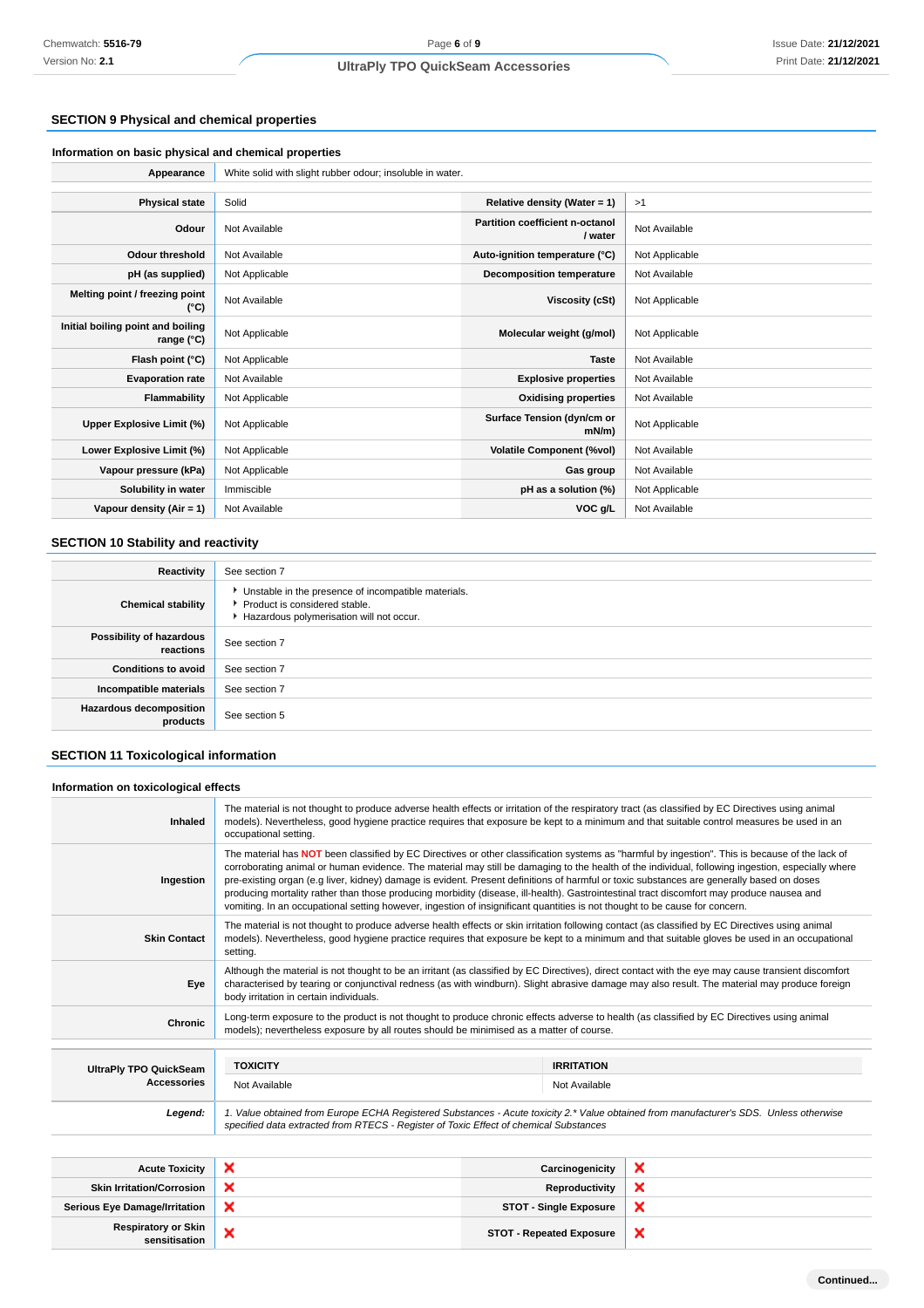**Mutagenicity X Aspiration Hazard** 

 $\pmb{\times}$ Legend:  $\blacktriangleright$  - Data either not available or does not fill the criteria for classification

 $\blacktriangleright$  – Data available to make classification

# **SECTION 12 Ecological information**

| <b>Toxicity</b>                              |                                                                                                                                                                                                                                                                                                                                                                                                 |                           |                |                  |                  |
|----------------------------------------------|-------------------------------------------------------------------------------------------------------------------------------------------------------------------------------------------------------------------------------------------------------------------------------------------------------------------------------------------------------------------------------------------------|---------------------------|----------------|------------------|------------------|
|                                              | Endpoint                                                                                                                                                                                                                                                                                                                                                                                        | <b>Test Duration (hr)</b> | <b>Species</b> | Value            | Source           |
| UltraPly TPO QuickSeam<br><b>Accessories</b> | Not<br>Available                                                                                                                                                                                                                                                                                                                                                                                | Not Available             | Not Available  | Not<br>Available | Not<br>Available |
| Legend:                                      | Extracted from 1. IUCLID Toxicity Data 2. Europe ECHA Registered Substances - Ecotoxicological Information - Aquatic Toxicity 3. EPIWIN Suite<br>V3.12 (QSAR) - Aquatic Toxicity Data (Estimated) 4. US EPA, Ecotox database - Aquatic Toxicity Data 5. ECETOC Aquatic Hazard Assessment<br>Data 6. NITE (Japan) - Bioconcentration Data 7. METI (Japan) - Bioconcentration Data 8. Vendor Data |                           |                |                  |                  |

#### **DO NOT** discharge into sewer or waterways.

| Persistence and degradability    |                                       |                                       |
|----------------------------------|---------------------------------------|---------------------------------------|
| Ingredient                       | Persistence: Water/Soil               | <b>Persistence: Air</b>               |
|                                  | No Data available for all ingredients | No Data available for all ingredients |
|                                  |                                       |                                       |
| <b>Bioaccumulative potential</b> |                                       |                                       |
| Ingredient                       | <b>Bioaccumulation</b>                |                                       |
|                                  | No Data available for all ingredients |                                       |
|                                  |                                       |                                       |
| <b>Mobility in soil</b>          |                                       |                                       |
| Ingredient                       | <b>Mobility</b>                       |                                       |
|                                  | No Data available for all ingredients |                                       |

### **SECTION 13 Disposal considerations**

|                                                                                                                                                                                                                                                                                                                                                                                                                                                                                                                                                        | Waste treatment methods |                            |
|--------------------------------------------------------------------------------------------------------------------------------------------------------------------------------------------------------------------------------------------------------------------------------------------------------------------------------------------------------------------------------------------------------------------------------------------------------------------------------------------------------------------------------------------------------|-------------------------|----------------------------|
| Consult manufacturer for recycling options or consult local or regional waste management authority for disposal if no suitable treatment or<br>disposal facility can be identified.<br><b>Product / Packaging disposal</b><br>Dispose of by: burial in a land-fill specifically licensed to accept chemical and / or pharmaceutical wastes or Incineration in a licensed<br>apparatus (after admixture with suitable combustible material)<br>Decontaminate empty containers. Observe all label safeguards until containers are cleaned and destroyed. |                         | Recycle wherever possible. |

Ensure that the hazardous substance is disposed in accordance with the Hazardous Substances (Disposal) Notice 2017

#### **Disposal Requirements**

Not applicable as substance/ material is non hazardous.

### **SECTION 14 Transport information**

# **Labels Required**

| __________ |                               |
|------------|-------------------------------|
| Marine     | <b>NO</b>                     |
|            | Nl∩t<br>Applicable<br>٦U<br>. |

# **Land transport (UN): NOT REGULATED FOR TRANSPORT OF DANGEROUS GOODS**

# **Air transport (ICAO-IATA / DGR): NOT REGULATED FOR TRANSPORT OF DANGEROUS GOODS**

# **Sea transport (IMDG-Code / GGVSee): NOT REGULATED FOR TRANSPORT OF DANGEROUS GOODS**

# **Transport in bulk according to Annex II of MARPOL and the IBC code**

#### Not Applicable

### **Transport in bulk in accordance with MARPOL Annex V and the IMSBC Code**

**Product name Group**

#### **Transport in bulk in accordance with the ICG Code**

**Product name Ship Type**

# **SECTION 15 Regulatory information**

# **Safety, health and environmental regulations / legislation specific for the substance or mixture**

This substance is to be managed using the conditions specified in an applicable Group Standard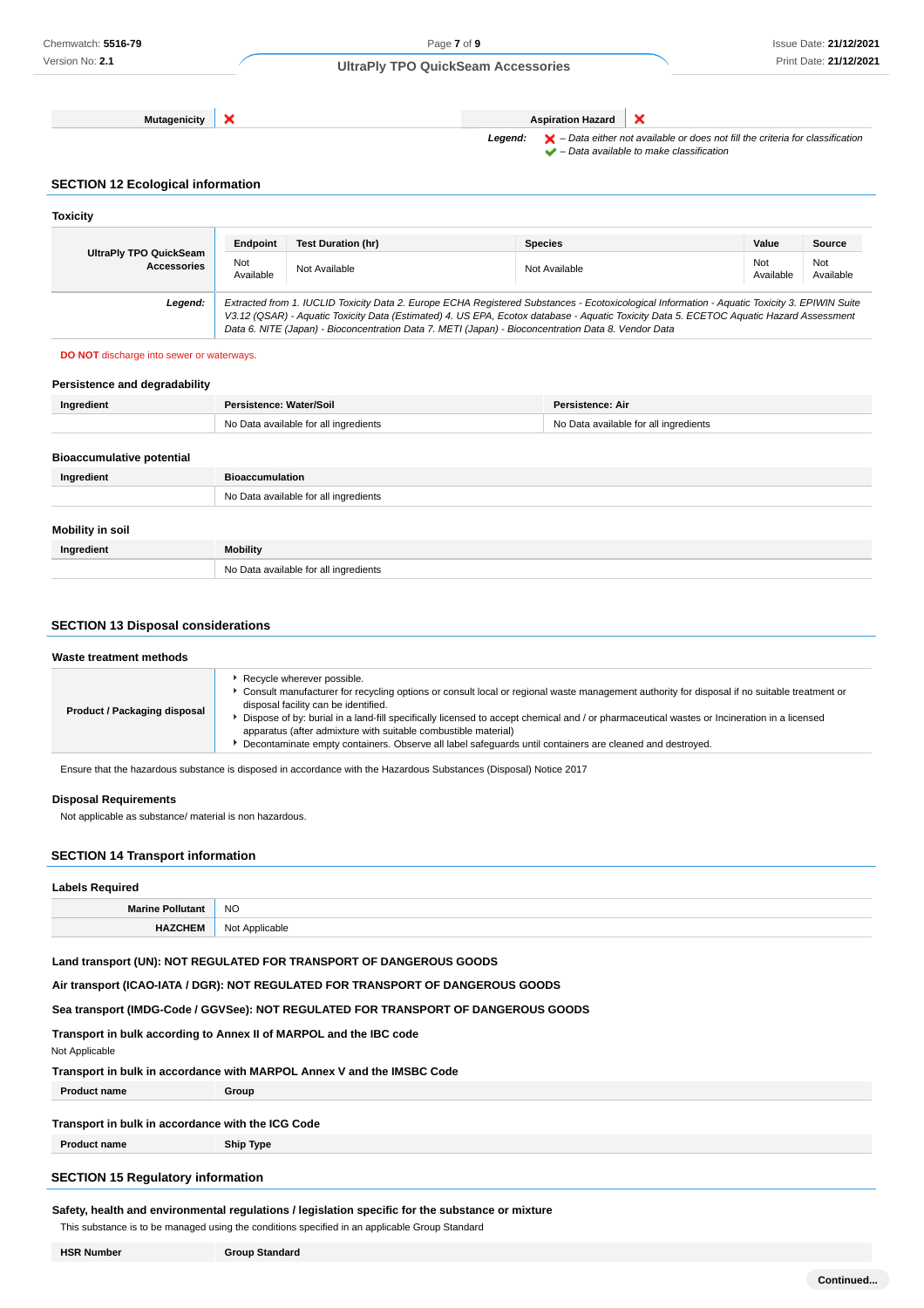| <b>HSR Number</b> | <b>Group Standard</b> |
|-------------------|-----------------------|
|                   |                       |
| Not A             | Not Applicable        |
| : Applicable      | .                     |
| .                 |                       |

Please refer to Section 8 of the SDS for any applicable tolerable exposure limit or Section 12 for environmental exposure limit.

#### **Hazardous Substance Location**

Subject to the Health and Safety at Work (Hazardous Substances) Regulations 2017.

| <b>Hazard Class</b> | Quantities     |
|---------------------|----------------|
| Not Applicable      | Not Applicable |

#### **Certified Handler**

Subject to Part 4 of the Health and Safety at Work (Hazardous Substances) Regulations 2017.

| ימו<br>. | .<br>$\sim$ $\sim$ |
|----------|--------------------|

Refer Group Standards for further information

#### **Maximum quantities of certain hazardous substances permitted on passenger service vehicles**

Subject to Regulation 13.14 of the Health and Safety at Work (Hazardous Substances) Regulations 2017.

| <b>Hazard Class</b> | Gas (aggregate water capacity in mL) | Liquid (L)     | Solid (kg)     | Maximum quantity per package for each classification |
|---------------------|--------------------------------------|----------------|----------------|------------------------------------------------------|
| Not Applicable      | Not Applicable                       | Not Applicable | Not Applicable | Not Applicable                                       |

### **Tracking Requirements**

Not Applicable

#### **National Inventory Status**

| <b>National Inventory</b>                          | <b>Status</b>                                                                                                                                                                                     |
|----------------------------------------------------|---------------------------------------------------------------------------------------------------------------------------------------------------------------------------------------------------|
| Australia - AIIC / Australia<br>Non-Industrial Use | Not Available                                                                                                                                                                                     |
| Canada - DSL                                       | Not Available                                                                                                                                                                                     |
| Canada - NDSL                                      | Not Available                                                                                                                                                                                     |
| China - IECSC                                      | Not Available                                                                                                                                                                                     |
| Europe - EINEC / ELINCS / NLP                      | Not Available                                                                                                                                                                                     |
| Japan - ENCS                                       | Not Available                                                                                                                                                                                     |
| Korea - KECI                                       | Not Available                                                                                                                                                                                     |
| New Zealand - NZIoC                                | Not Available                                                                                                                                                                                     |
| Philippines - PICCS                                | Not Available                                                                                                                                                                                     |
| <b>USA - TSCA</b>                                  | Not Available                                                                                                                                                                                     |
| Taiwan - TCSI                                      | Not Available                                                                                                                                                                                     |
| Mexico - INSQ                                      | Not Available                                                                                                                                                                                     |
| Vietnam - NCI                                      | Not Available                                                                                                                                                                                     |
| Russia - FBEPH                                     | Not Available                                                                                                                                                                                     |
| Legend:                                            | Yes = All CAS declared ingredients are on the inventory<br>No = One or more of the CAS listed ingredients are not on the inventory. These ingredients may be exempt or will require registration. |

#### **SECTION 16 Other information**

#### **Other information**

Classification of the preparation and its individual components has drawn on official and authoritative sources as well as independent review by the Chemwatch Classification committee using available literature references.

The SDS is a Hazard Communication tool and should be used to assist in the Risk Assessment. Many factors determine whether the reported Hazards are Risks in the workplace or other settings. Risks may be determined by reference to Exposures Scenarios. Scale of use, frequency of use and current or available engineering controls must be considered.

#### **Definitions and abbreviations**

PC-TWA: Permissible Concentration-Time Weighted Average PC-STEL: Permissible Concentration-Short Term Exposure Limit IARC: International Agency for Research on Cancer ACGIH: American Conference of Governmental Industrial Hygienists STEL: Short Term Exposure Limit TEEL: Temporary Emergency Exposure Limit。 IDLH: Immediately Dangerous to Life or Health Concentrations ES: Exposure Standard OSF: Odour Safety Factor NOAEL :No Observed Adverse Effect Level LOAEL: Lowest Observed Adverse Effect Level